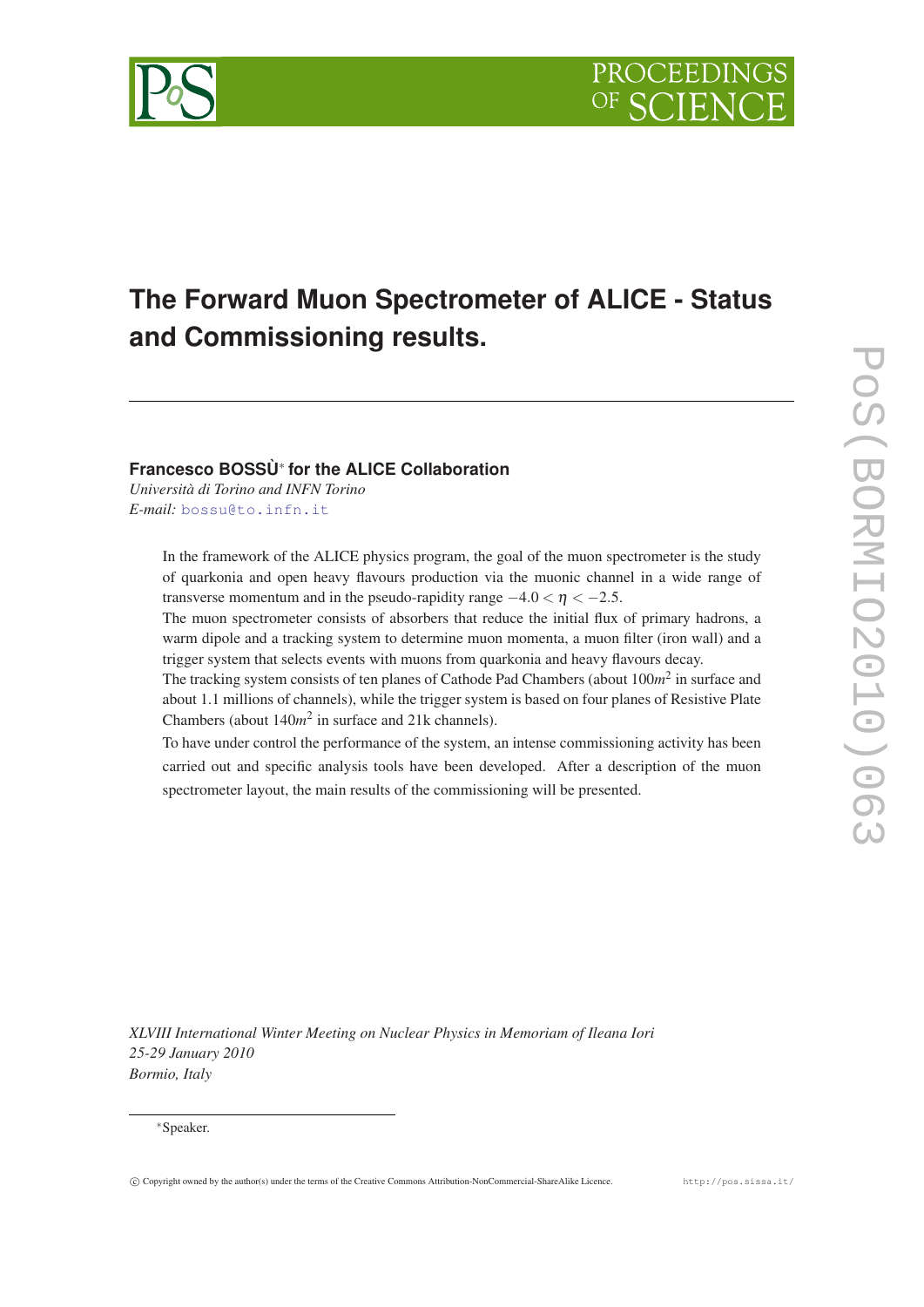# 1. Introduction

ALICE[\[1\]](#page-5-0) (A Large Ion Collider Experiment) has been designed to study the properties of the medium of deconfined quarks and gluons (QGP) that is supposed to be formed at high energy density or temperature ( $\varepsilon_c = 0.7$ GeVfm<sup>-3</sup> or  $T_c \sim 180$ MeV) reached in ultra-relativistic heavy-ion collisions.

Hard probes, such as heavy quarkonium states, provide an essential tool to study the early and hot stage of heavy-ion collisions, as it has been clearly shown by the SPS and RHIC experiments[[2](#page-5-0), [3\]](#page-5-0).

The main role of the ALICE muon spectrometer is to study the production of quarkonia and heavy quarks via their muonic decays. Theoretical models predict that the quarkonia production in a QGP can be reduced by a color screening effect or increased by statistical hadronization of uncorrelated heavy quark-antiquark pairs (see [[4](#page-5-0)] and re. therein). Quarks inside a hot medium are expected to lose energy through multiple scattering with the free partons and medium induced gluon radiation, effects that can affect the spectrum of the open heavy flavour (see e.g.[[5](#page-5-0)]). Furthermore, the magnitude of these effects is sensitive to the properties of the medium, like its energy density and the quark species.

In the first years of LHC operation, the ALICE physics program will be focused on Pb-Pb and pp collisions. The latter, on top of their intrinsic interest, will provide the necessary baseline for heavy-ion data[\[6\]](#page-5-0).

### 2. Muon Spectrometer

The design of the ALICE muon spectrometer has been essentially driven by two requirements: to perform charmonium detection down to zero transverse momentum and to resolve the bottomonium states ( $\Upsilon(1S)$ ,  $\Upsilon(2S)$  and  $\Upsilon(3S)$ ) in the large-background environment of central Pb-Pb collisions. The mass resolution required for the Y is about  $100$ MeV/ $c^2$  at  $10$ GeV/ $c^2$ .

The spectrometer, as shown in Fig[.1,](#page-2-0) is composed of a system of absorbers, five stations of tracking detectors that, together with a dipole magnet, are used to measure the muon momentum and two stations of trigger chambers shielded by an iron wall. The spectrometer has a total length of 17*m* and covers the polar angular range  $172^{\circ} \le \theta \le 178^{\circ}$  ( $-4 \le \eta \le -2.5$ ) with respect to the reference frame of ALICE.

#### Absorbers

To reduce the flux of primary hadrons, the spectrometer is shielded by a system of absorbers. A front absorber stops the flux of primary hadrons, a small angle absorber protects tracking and trigger detectors against background particles coming from secondary interactions in the beam pipe. A further protection is provided for trigger chambers by an iron wall that stops remaining hadrons. The front absorber and the muon filter stop muons with momentum less than  $4GeV/c$ .

#### Dipole magnet

The magnetic field for momentum measurement is provided by one of the largest warm dipoles ever built (820*tons*) with a nominal magnetic field of 0.7*T*. The field integral between the interaction point and the muon filter along the beam axis is  $\int |B| dz \sim 3Tm$ .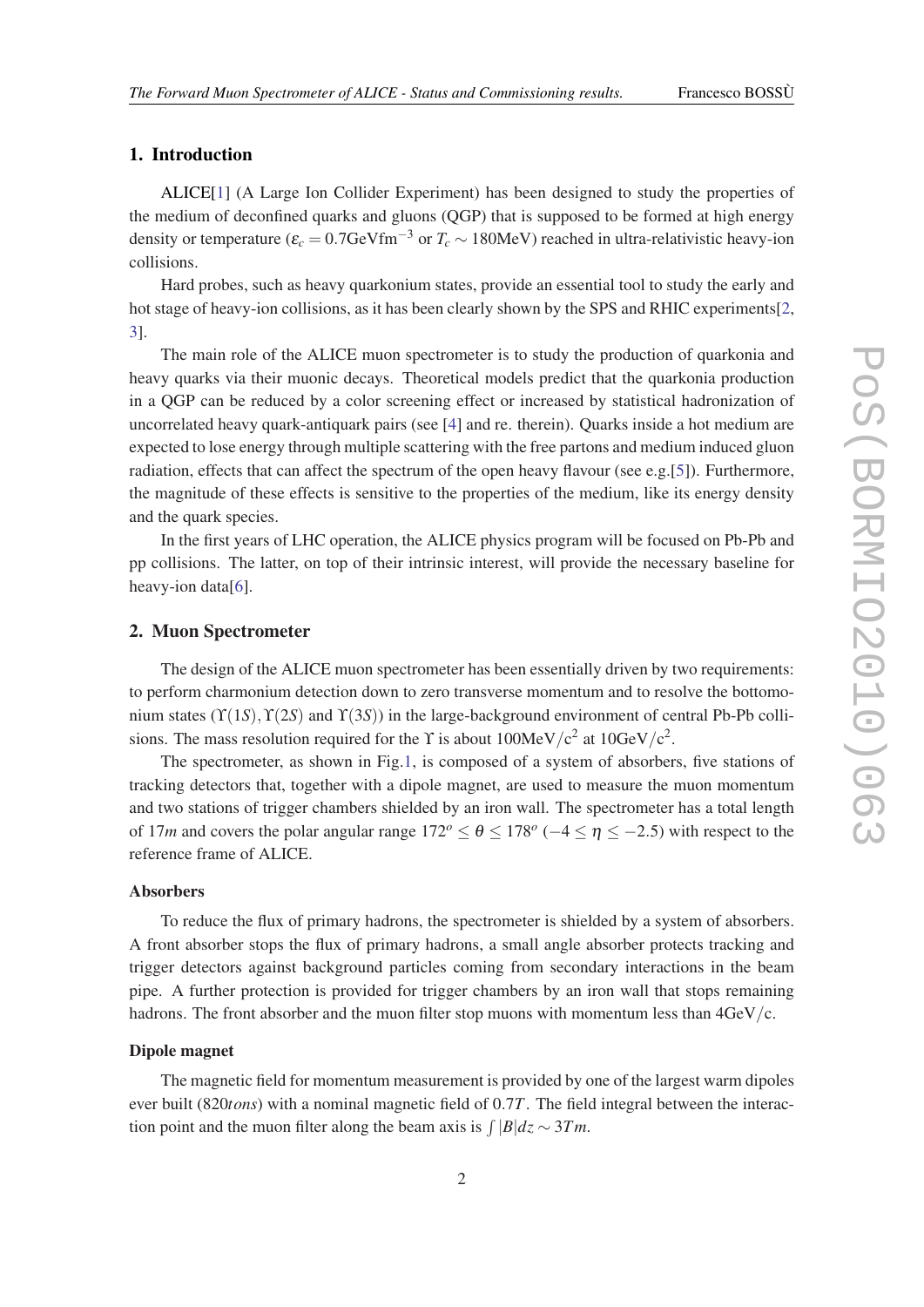<span id="page-2-0"></span>

Figure 1: Layout of the muon spectrometer

#### Tracking System

A spatial resolution of about 100µ*m*, to achieve the required mass resolution for the ϒ, and the need of being operated in a high particle multiplicity environment are the requirements that have driven the design of the tracking chambers. These requirements are fulfilled by Cathode Pad Chambers (CPC). They are arranged in 5 stations, with two detector planes each, for a total active area of about 100*m* 2 . Each chamber has two cathode planes, which are both read out to provide two-dimensional hit information. The first two stations are placed before the dipole magnet and have a quadrant design, while for the station 3, placed inside the magnet, and stations 4 and 5, after the magnet, a modular design was chosen[\[7\]](#page-5-0). The spatial resolution measured in tests with beam was found to be of the order of  $50\mu m$ , i.e. better than the required value[\[8\]](#page-5-0). Different pad densities are present in the CPCs depending on the station and on the distance from the beam pipe.

The total number of readout channels is around 1.1 million. The front-end electronics is based on a 64 channels board (MANU) including four charge amplifier chips (MANAS), ADCs and a readout chip allowing zero suppression (MARC). The data flow from each half plane is gathered by the Concentrator ReadOut Cluster (CROCUS) which sends it to the DAQ, performs calibration of the MANU and dispatches the trigger signal from the central trigger processor (CTP).

The displacements and deformations of the tracking chambers with respect to the initial geometry (due to various reasons, including switching on the magnetic field) will be measured and recorded during data taking by the Geometry Monitoring System (GMS)[[9](#page-5-0)]. The GMS is an array of 460 optical sensors which are installed on platforms placed at each corner of the tracking chambers. The requirement is to monitor the position of all the tracking chambers with a resolution better than 40µ*m*.

#### Trigger System

Simulations indicate that, at the level of muon trigger detectors, in a central Pb-Pb collisions up to 8 low transverse momentum  $(p_t)$  muons from  $\pi$  and K decays are expected. Since muons from quarkonia and heavy flavour decays have a larger *p<sup>t</sup>* , a *p<sup>t</sup>* cut is applied at the trigger level. To perform this selection in such an environment, a detector with a space resolution of the order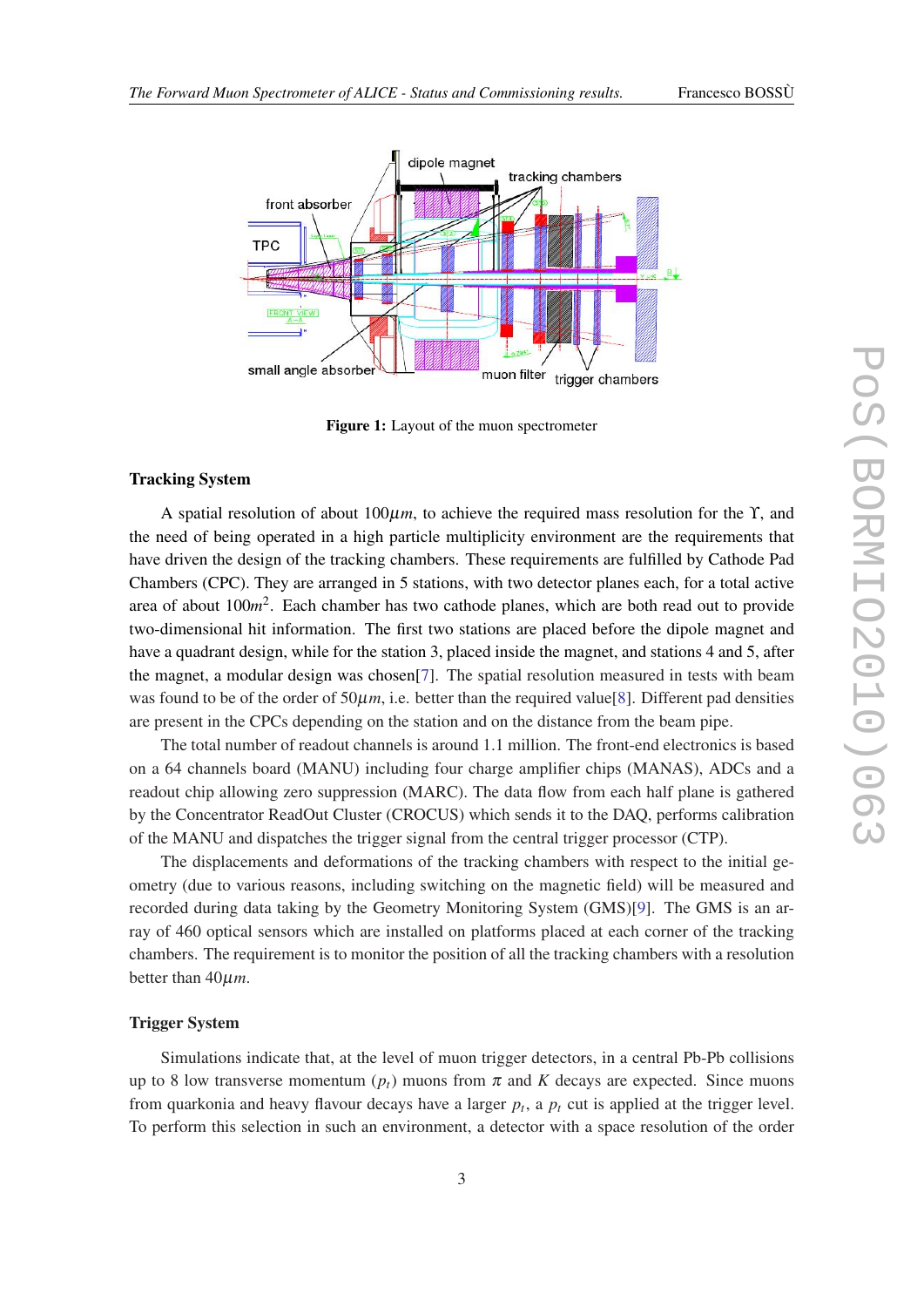<span id="page-3-0"></span>of 1*cm* and a time resolution better than 3*ns* is required. Single gas gap Resistive Plate Chambers (RPCs) fulfill these requirements[[10\]](#page-5-0).

The trigger system is based on two large area  $(5.5 \times 6.5m^2)$  detector stations; each station consists of two planes of 18 RPCs each, equipped with orthogonal strips arranged in projective geometry relative to the interaction point. The strips are equipped with front-end electronics based on a dual threshold discriminator (ADULT[\[11](#page-5-0)]) which allows achieving a time resolution better than 2ns in streamer mode. From the front-end, the signals are sent to the trigger electronics, based on programmable circuits.

The trigger algorithm makes use of the x-y information of the four RPC planes for reconstructing tracklets and performing the transverse momentum cut. Two different  $p_t$  can be applied:  $p_t > 1$ GeV/c and  $p_t > 2$ GeV/c. The system delivers, in 800ns, six different trigger signals: at least one muon track above *low*−(*high*−)*p<sup>t</sup>* cut, at least two unlike-sign muon tracks, each above *low*−(*high*−)*p<sup>t</sup>* cut, at least two like-sign muon track, each above *low*−(*high*−)*p<sup>t</sup>* cut.

Due to the specific requirements for the different colliding systems, the RPCs will be operated in streamer mode in ion-ion collisions where the expected occupancy is high, and in highly saturated avalanche mode in p-p collisions where the detector aging might be more relevant in view of the expected counting rate on long data taking periods. The same front-end electronics can be used for the two operation modes setting the discriminator thresholds at different values.

# 3. Commissioning results

All the detectors are now installed. The commissioning in the cavern started at the beginning of 2007 with the check of all the services (gas, HV, LV, cooling) and the optimization of several parameters: high voltage, electronic noise and pedestals, signals timing and trigger alignment at the level of the ALICE central trigger processor (CTP). Tests of the whole spectrometer have been performed with cosmic rays during two periods of data taking in 2009 where it was possible to understand the behavior and the integration of each detector element during the data taking. Efficiency measurements were carried out and the off-line reconstruction was tested with real tracks.

A remote control of the detector was developed in the Detector Control System (DCS) framework: on-line monitoring of the system is therefore possible allowing to check stability in time.



Figure 2: One of the first muon pairs detected and reconstructed in the spectrometer

During the first period the magnetic field was off and the spectrometer collected about 100k tracks while, in the last one, both configurations (magnet on/off) were used and about 470k tracks were collected. At the end of 2009 the muon spectrometer was fully operational for the first p-p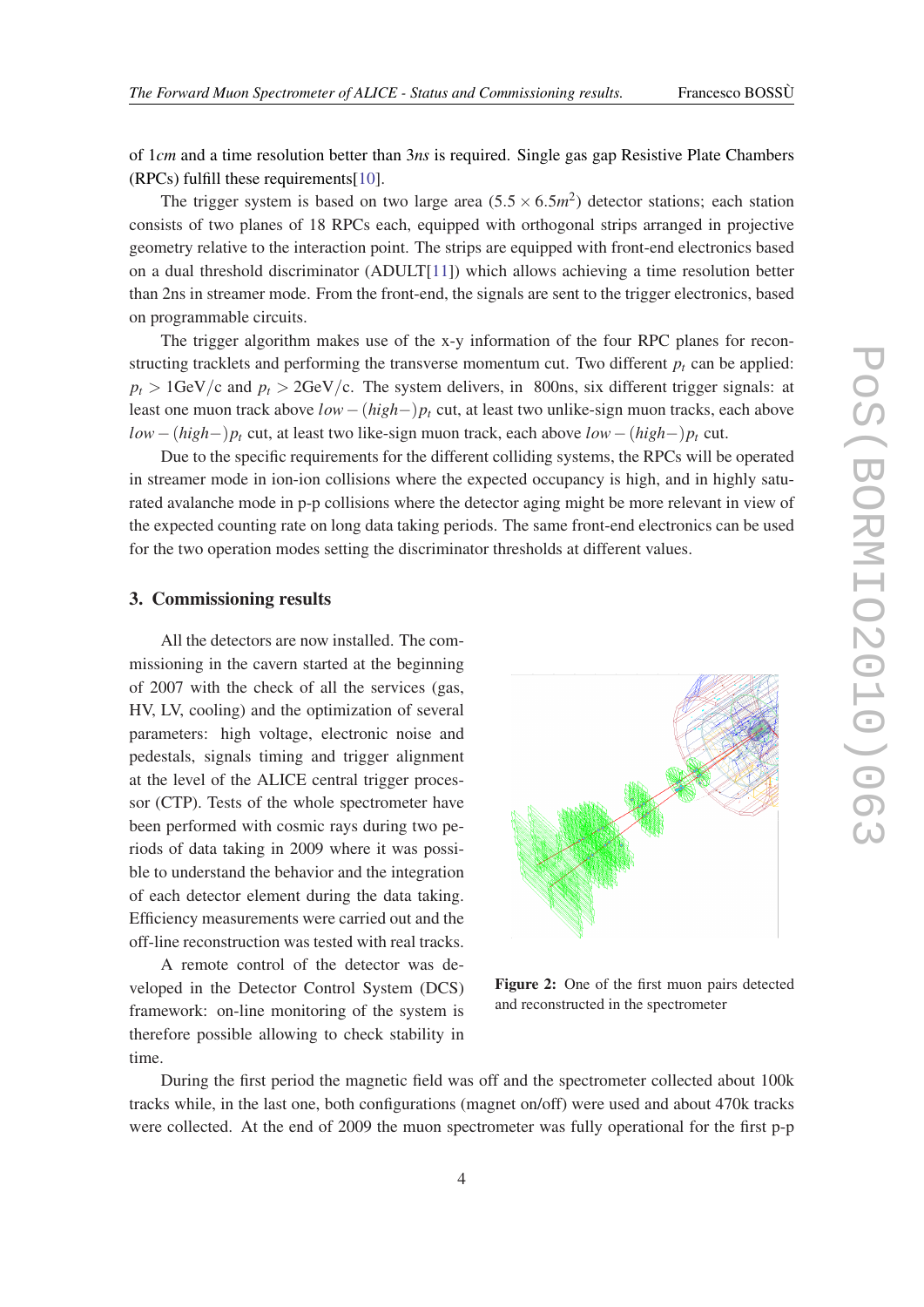collisions and collected about 1.5K single muon tracks and few muon pairs, one of which is shown in Fig.[2](#page-3-0).

# Trigger System Commissioning

During the 2009 data taking period both trigger stations were fully operative and readout. Due to its geometrical acceptance, the ALICE muon spectrometer is not designed to detect cosmic rays, nevertheless the system was able to deliver trigger signals with a rate of 0.2 Hz for nearly horizontal tracks. In the first commissioning period with cosmic rays the RPCs have been operated in streamer mode, while during the second one in avalanche mode.

The RPC efficiency was studied by using the detection plane redundancy. Indeed, the trigger algorithm requires only three over four detection planes to be fired, allowing to study the fourth plane. The results show that the efficiency is larger than 90% for all RPCs both in streamer and in avalanche mode.

Varying the high voltage of a plane of RPCs, an efficiency scan was performed for all the planes in order to optimize the operation voltage of each RPC (an example is shown in Fig.3).

The counting rate (due to noise) and the current were measured for each RPCs. In streamer mode, where the RPC operation voltage is about 8*kV*, the average counting rate is relatively weak  $\left(\langle R_{RPC}\right\rangle = 0.012 Hz/cm^2$  and the current distribution, which trend is stable in time, has a mean value of 0.4µ*A*. In avalanche mode, at a working voltage of about 10.3*kV*, these values are a little



Figure 3: Efficiency scan of a RPC operating in streamer mode

bit higher ( $\langle R_{RPC}\rangle = 0.036 Hz/cm^2$  and  $\langle I_{RPC}\rangle = 1.6 \mu A$ ) as expected from the higher working voltage and from the adopted thresholds. During p-p collisions, RPCs were operated in avalanche mode and the trigger electronics was successfully delivering trigger signals: a single muon trigger rate of 0.5% per p-p minimum-bias collision was measured.

## Tracking System Commissioning

Starting from the last period of cosmic rays data taking the tracking system is in its final shape. All CPCs were powered at 1.6*kV*. The noise level is below project requirements. The number of dead channels is modest and it doesn't affect the reconstruction efficiency due to the redundancy of the system: six hits out of the 10 detection planes are the minimum requirement for the track reconstruction, with at least one hit per station in the first 3 ones and three over four hits in the last two stations.

The cosmic ray data taking was very useful to test the off-line realignment. Millepede algorithm[\[12](#page-5-0)] was used. With 10k cosmic tracks passing through all the spectrometer (with no B field), an accuracy of the order of  $500 \mu m$  was reached for the bending plane coordinate. To reach values below